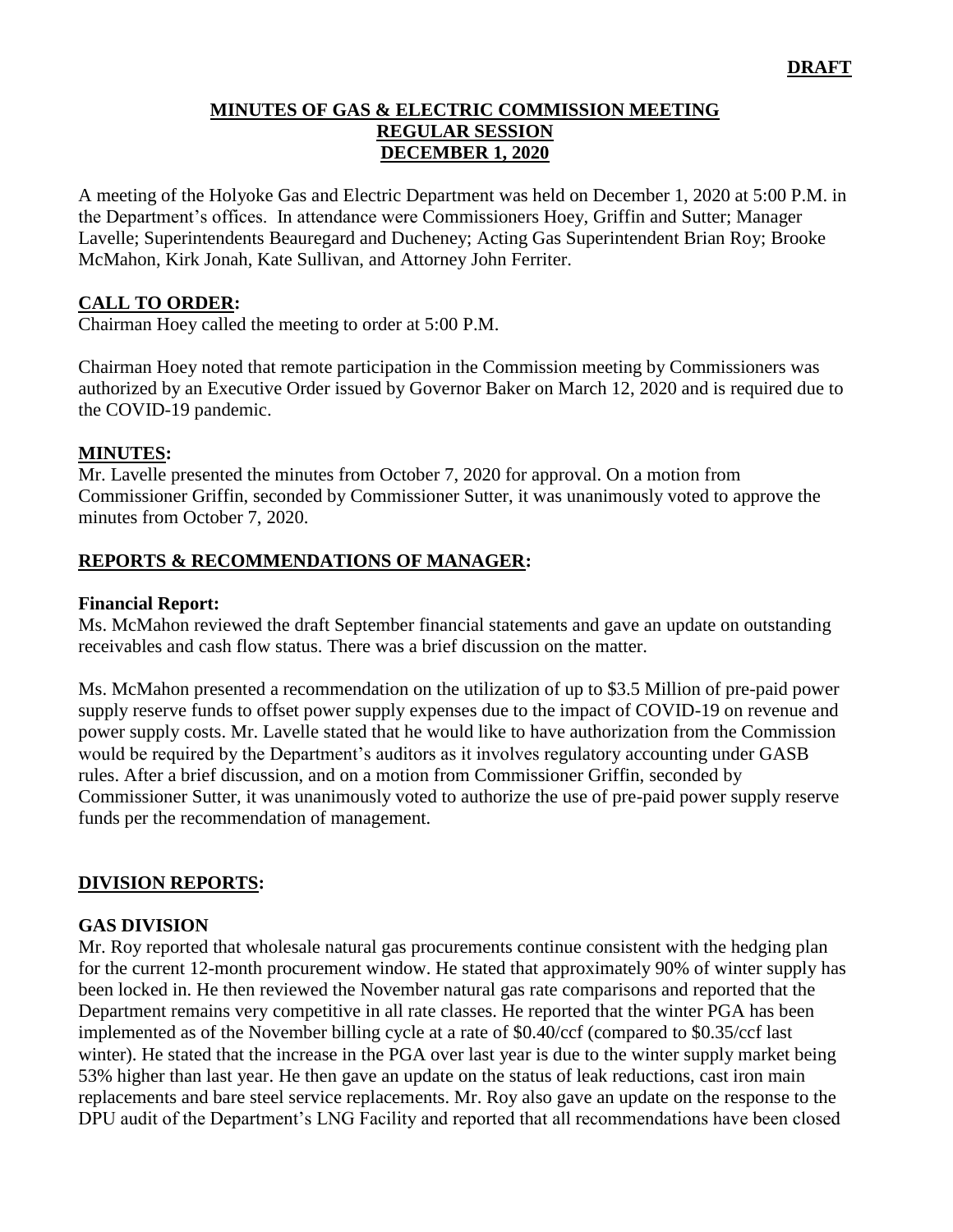out and that staff continues to review the accuracy and completeness of records to ensure full compliance. He further reported that the DPU is currently auditing the Department's Distribution Integrity Management Plan (DIMP) and Operator Qualification (OQ) Plan and that staff continues to respond to any requests for information. There was a brief discussion on the matter.

### **ELECTRIC DIVISION**

#### **Power Supply:**

Mr. Beauregard reviewed the November electric rate comparisons and reported that the Department remains competitive in all rate classes. He then reviewed the November Mark-to-Market report and reported that all transactions are within policy limits. He also gave an update on peak load reduction activities and an update on the Citizens Energy Battery Storage project, as well as an update on the load reconstitution issue that was recently discussed by at the ISO-NE PTOAC Committee meeting. There was a brief discussion on the matter.

### **TRANSMISSION & DISTRIBUTION**

Mr. Beauregard reported that all non-emergency field work that requires access to a customer premise continues to be suspended until further notice due to the COVID-19 outbreak. He reported that six capital and maintenance project commitments had been completed since the last Commission meeting. He stated that the 52W1/W7 under-ground cable replacement was completed; The reconstruction of the High/Appleton manhole was completed; the planned CT replacements were completed; all planned stray voltage testing has been performed; OP-18 Ion meter testing requirements were met; and all planned pole inspections were completed. There was a brief discussion on the matter.

Mr. Lavelle gave a brief update on current legislation related to Department operations. He stated that the Senate Climate Bill (S.2500, H.2863) was sent to conference committee and stated that the final version sent to committee was generally consistent with the position that MEAM had recommended. He stated that MEAM compromised by eliminating the "double-counting" of REC's concerns by some legislators and agreed to net zero carbon by 2050. He stated that the bill also allows for nuclear and certain hydroelectric assets to count towards zero emissions resources. He stated that the conference committee may make any final changes by the end of the fall. He further reported that the AMI bill, which would have been adverse to HG&E customers, was withdrawn late in the legislative session. There was a brief discussion on the matter.

## **ELECTRIC PRODUCTION**

Mr. Ducheney reported that water flows have picked up slightly over the past several days, but hydro production remains behind plan year to date. He also reported that fish lift operations have been shut down for the season and would begin again April 1, 2021. He then gave an update on non-power solutions being implemented at Cobble Mountain Station. There was a brief discussion on the matter.

## **TELECOMMUNICATIONS**

Mr. Jonah gave an update on help desk activity as well as sales and ongoing projects. There was a brief discussion on the matter.

## **CUSTOMER SERVICE**

Ms. Rogers reported that the new on-line payment system has been launched and that customers are gradually getting set up in the new system. There was a brief conversation on the matter.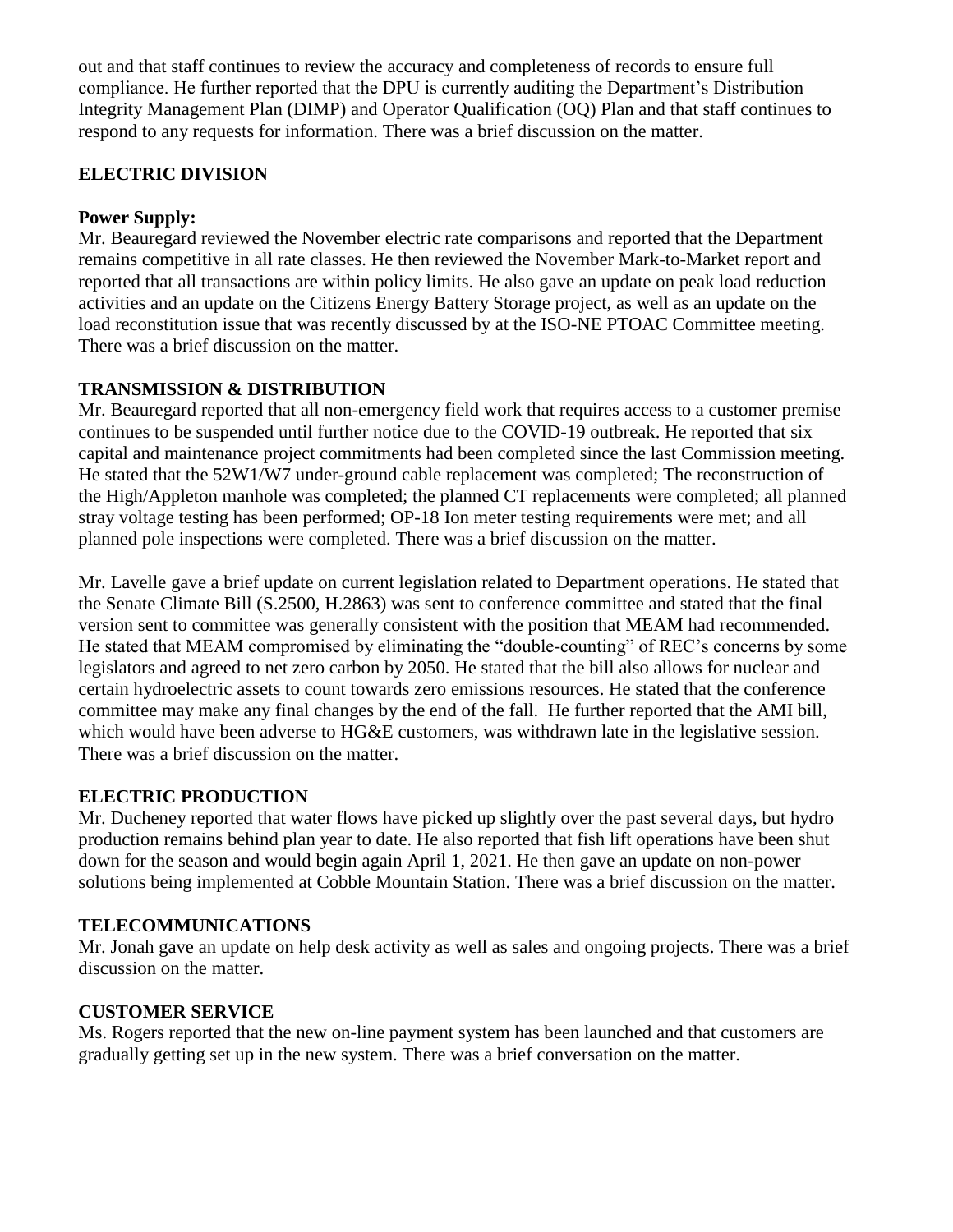#### **MARKETING AND COMMUNICATIONS**

Ms. Sullivan reported that staff continues to provide updates to employees regarding operational changes and required precautions to minimize risks related to the COVID-19 outbreak. She stated that she continues to work with the HG&E Green Team to improve energy conservation assistance and energy efficiency programs and to better market those programs to customers. She then gave an update on current energy audit and energy efficiency activities. There was a brief discussion on the matter.

## **OLD BUSINESS:** None

### **NEW BUSINESS:**

**HOLIDAY DISCOUNT:** Mr. Lavelle recommended that the Commission authorize a Holiday Discount in the amount of an additional 10% off of the monthly bills for residential and commercial customers that are not already on another discounted rate program. He stated that the discount would be effective for the December billing cycle. After a brief discussion and on a motion from Commissioner Griffin, seconded by Commissioner Sutter, it was unanimously voted to approve the discount per the recommendation of management.

**SPONSORSHIP REQUEST – INTERNATIONAL VOLLEYBALL HALL OF FAME:** Mr. Lavelle reported that the Department received a sponsorship request from the Volleyball Hall of Fame, requesting that the Department continue its Corporate Sponsorship level in the amount of \$4,000, the same level as past years. After a brief discussion and on a motion from Commissioner Griffin, seconded by Commissioner Sutter, it was unanimously voted to approve the sponsorship per the recommendation of management.

**2021 GAS RATE SCHEDULE MODIFICATIONS:** Mr. Roy recommended that the Commission approve the recommended changes to Gas Rate schedules A, GB-1, GB-2, GB-3, and GB-4 as outlined in his memorandum dated November 25, 2020. He stated that the recommended changes are required to keep pace with the cost of providing service and would result in an average increase of 3% for Schedules A (residential) and GB-1 (small commercial), an average increase of 2.1% for the GB-2 rate, and average 1% decrease for the GB-3 rate, and an average 1% increase for the GB-4 (Large Industrial) rate. He further recommended that the Commission approve the recommended changes to the Agricultural Gas rate schedules (AG-1, AG-2, and AG-3) that have not been modified since 2003. After a brief discussion and on a motion from Commissioner Griffin, seconded by Commissioner Sutter, it was unanimously voted to approve the rate changes per the recommendation of management.

## **PURCHASED GAS ADJUSTMENT (PGA) - CHANGE IN EMBEDDED FUEL**

**CONTRIBUTION:** Mr. Roy recommended that the Commission approve a change in the PGA embedded fuel contribution from \$0.3325/ccf to \$0.250/ccf as outlined in his memorandum dated November 25, 2020. He stated that the change is necessary to more accurately allocate costs to increasing distribution expenses that are largely related to accelerated asset replacement activities. After a brief discussion and on a motion from Commissioner Griffin, seconded by Commissioner Sutter, it was unanimously voted to approve the rate change per the recommendation of management.

**2021 GAS SERVICE WORK RATE MODIFICATIONS:** Mr. Roy recommended that the Commission approve the recommended changes to Gas Service Work Rates as outlined in his memorandum dated November 25, 2020. He stated that the recommended changes are required to keep pace with the cost of providing service. He further stated that the current recommendation is Phase 2 of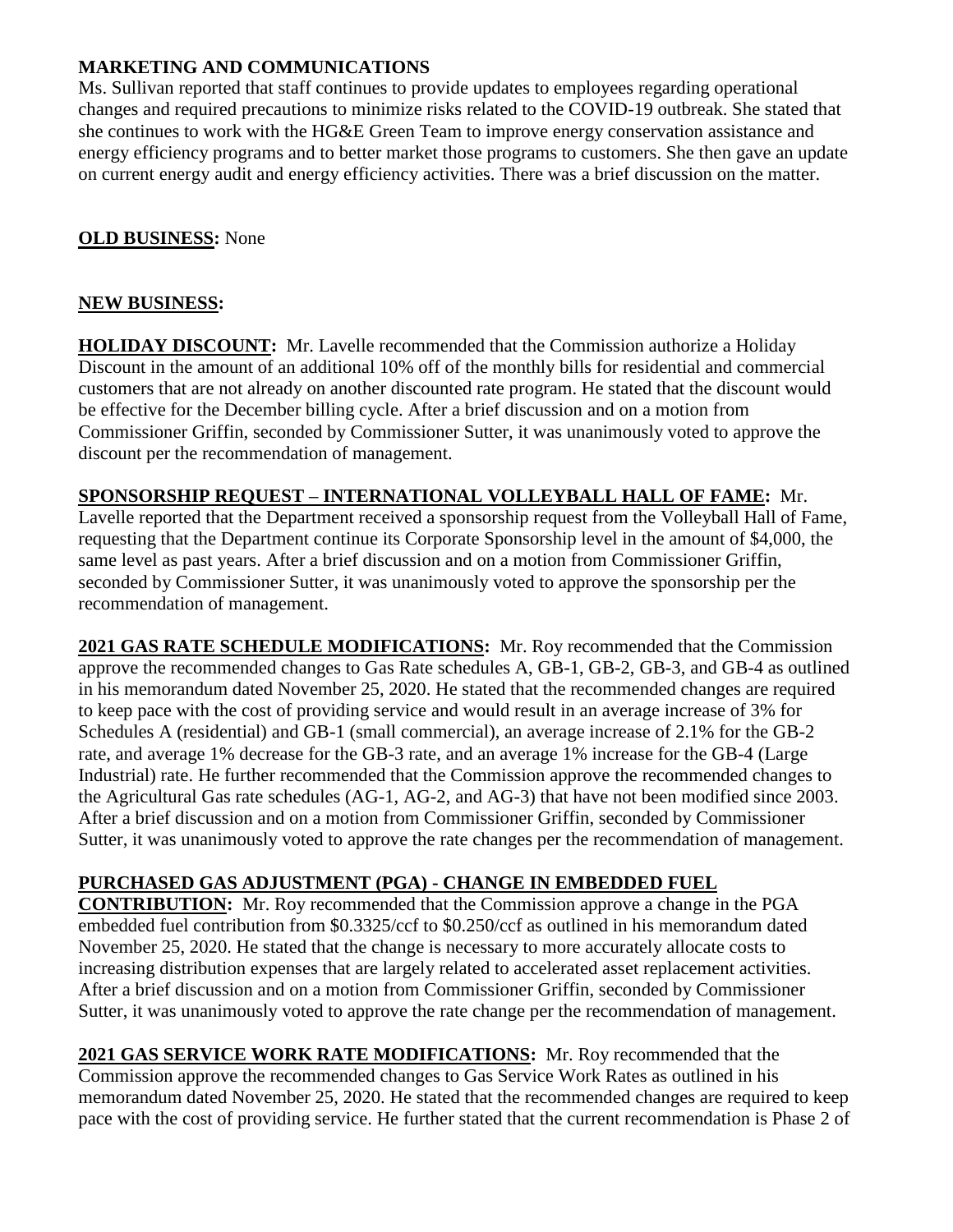a four-year plan to bring the Service Rates closer to market rates. After a brief discussion and on a motion from Commissioner Griffin, seconded by Commissioner Sutter, it was unanimously voted to approve the rate changes per the recommendation of management.

**RELEASE OF EXECUTIVE SESSION MINUTES:** Mr. Lavelle reminded the Commission that according to the Massachusetts Public Records Law, public bodies are required to periodically review executive session minutes to determine if continued non-disclosure of the minutes is warranted. He recommended that, based on a recent review of existing executive session minutes, and upon the advice of counsel, the Commission open the following executive session minutes for disclosure:

| <b>January 8, 2014</b> | January 27, 2016   |
|------------------------|--------------------|
| January 29, 2014       | March 9, 2016      |
| February 26, 2014      | June 22, 2016      |
| March 18, 2014         | March 9, 2017      |
| April 16, 2014         | May 25, 2017       |
| May 13, 2014           | July 27, 2017      |
| June 4, 2014           | August 16, 2017    |
| August 20, 2014        | September 12, 2017 |
| January 28, 2015       | October 10, 2018   |
| April 9, 2015          | March 12, 2019     |
| April 29, 2015         | April 2, 2019      |
| May 19, 2015           | May 28, 2019       |
| July 15, 2015          | June 18, 2019      |
| October 14, 2015       | August 13, 2019    |
| December 8, 2015       |                    |

After a brief discussion and on a motion from Commissioner Griffin, seconded by Commissioner Sutter, it was unanimously voted to open the listed executive session minutes per the recommendation of management.

## **BID AUTHORIZATIONS:**

**LEASE OF COPIERS & SUPPORT SERVICES:** Mr. Lavelle requested authorization to solicit bids for the lease of copiers to serve the Department's needs. He stated that the current copier/service contract expires at the end of 2021. After a brief discussion and on a motion from Commissioner Griffin, seconded by Commissioner Sutter it was unanimously voted to authorize the bid per the recommendation of management.

**80 JACKSON STREET REPAVING UPPER YARD DRIVEWAY:** Mr. Lavelle requested authorization to solicit bids for the repaving of the upper yard driveway at the Electric Line Crew Garage at 80 Jackson Street, including a new drainage system. He stated that the existing driveway is badly deteriorated and poses significant safety concerns. He further stated that the proposed repairs are designed to eliminate rain runoff issues that are the primary cause of the current deterioration. After a brief discussion and on a motion from Commissioner Griffin, seconded by Commissioner Sutter it was unanimously voted to authorize the bid per the recommendation of management.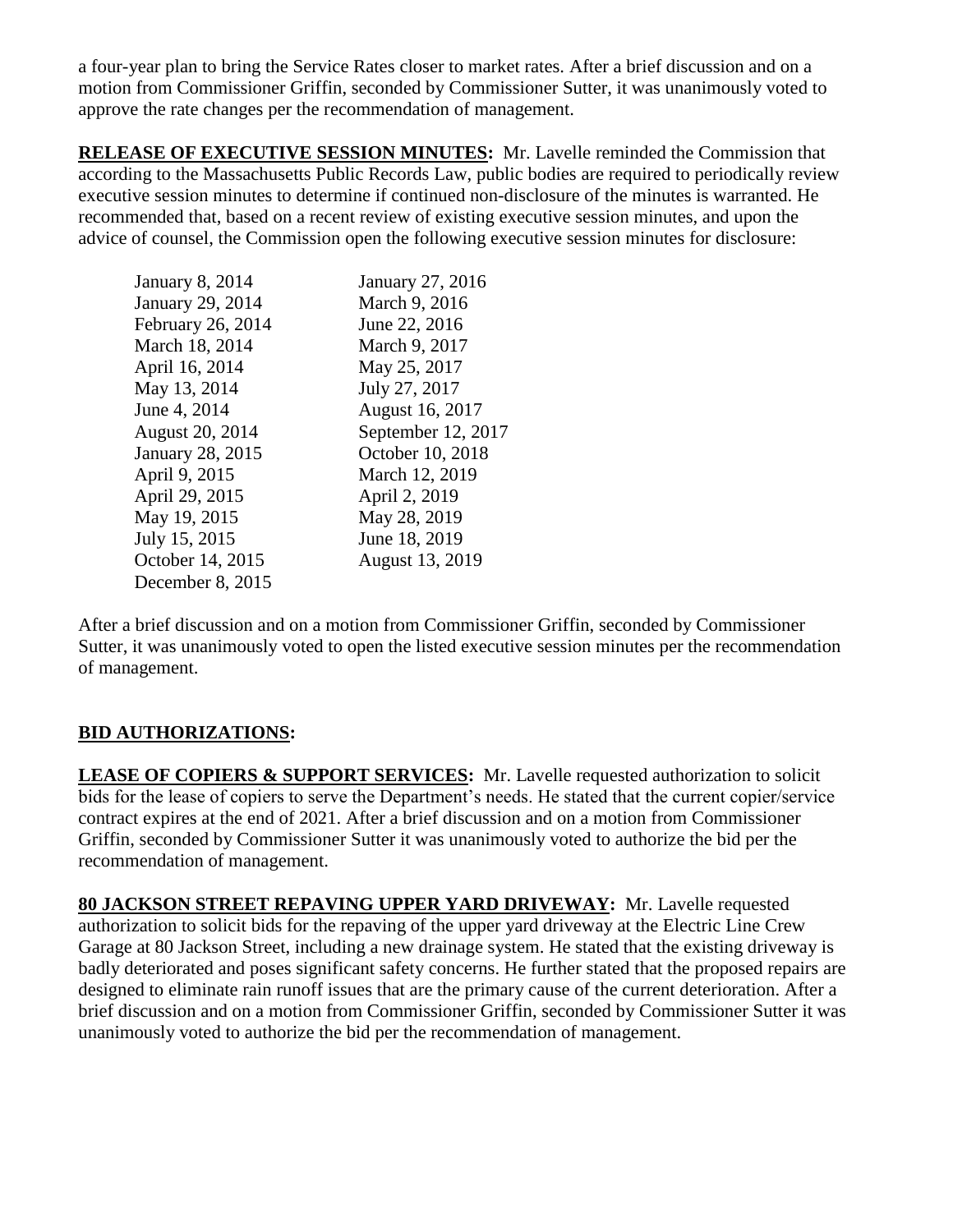#### **BIDS RECEIVED:**

**CANAL LOG BOOM ASSEMBLIES:** Mr. Lavelle recommended that the Commission award the Canal Log Boom Assembly Contract to Republic Iron Works, the lowest qualified bidder meeting all requirements of the solicitation. Commissioner Hoey disclosed that his employer assisted with the design of the Log Boom and that he would abstain from deliberations. After a brief discussion and on a motion from Commissioner Sutter, seconded by Commissioner Griffin, it was voted 2-0 to award the contract per the recommendation of management. Commissioner Hoey abstained.

**ELECTRIC DISTRIBUTION TRANSFORMERS ANNUAL CONTRACT:** Mr. Lavelle recommended that the Commission award the contracts for Electric Distribution Transformers to the lowest qualified bidder meeting requirements for each item as identified on the November 10, 2020 memorandum from Carl Peterson, Sr Electrical Engineer. After a brief discussion and on a motion from Commissioner Griffin, seconded by Commissioner Sutter, it was unanimously voted to award the contract per the recommendation of management.

**WOOD POLES – PENTA TREATED – ANNUAL CONTRACT – EXTENSION:** Mr. Lavelle recommended that the Commission authorize a one year extension to the Penta Treated Wood Pole Annual Contract (HG&E No. 18-39 & NEPPA No. 18-42) with Koppers Utility and Industrial Products, Inc. under the same pricing and terms and conditions as the existing contract. He reminded the Commission that the contract was awarded on behalf of the Northeast Public Power Association as well as HG&E. After a brief discussion and on a motion from Commissioner Griffin, seconded by Commissioner Sutter, it was unanimously voted to authorize the contract extension per the recommendation of management.

**WOOD POLES – CCA TREATED – ANNUAL CONTRACT – EXTENSION:** Mr. Lavelle recommended that the Commission authorize a one year extension to the CCA Treated Wood Pole Annual Contract (HG&E No. 18-41 & NEPPA No. 18-42) with McFarland Cascade and Holdings, Inc. under the same pricing and terms and conditions as the existing contract. He reminded the Commission that those contracts are issued on behalf of the Northeast Public Power Association as well as HG&E. After a brief discussion and on a motion from Commissioner Griffin, seconded by Commissioner Sutter, it was unanimously voted to authorize the contract extension per the recommendation of management.

## **FIBER OPTIC INSTALLATION, SPLICING, TERMINATION &TESTING SERVICES**

**ANNUAL CONTRACT- EXTENSION:** Mr. Lavelle recommended that the Commission authorize a one year extension to the Fiber Optic Installation, Splicing, Termination &Testing Services Annual Contract (No. 20-02) with Collins Electric Company subject to a 2% increase in labor rates with all other terms and conditions of the existing contract remaining the same. After a brief discussion and on a motion from Commissioner Griffin, seconded by Commissioner Sutter, it was unanimously voted to authorize the contract extension per the recommendation of management.

**WASTE MANAGEMENT SERVICES CONTRACT- EXTENSION:** Mr. Lavelle recommended that the Commission authorize a one year extension to the Waste Management Services Annual Contract (No. 17-46) with Republic Services Inc., subject to a 3% increase in rates and all other terms and conditions of the existing contract remaining the same. After a brief discussion and on a motion from Commissioner Griffin, seconded by Commissioner Sutter, it was unanimously voted to authorize the contract extension per the recommendation of management.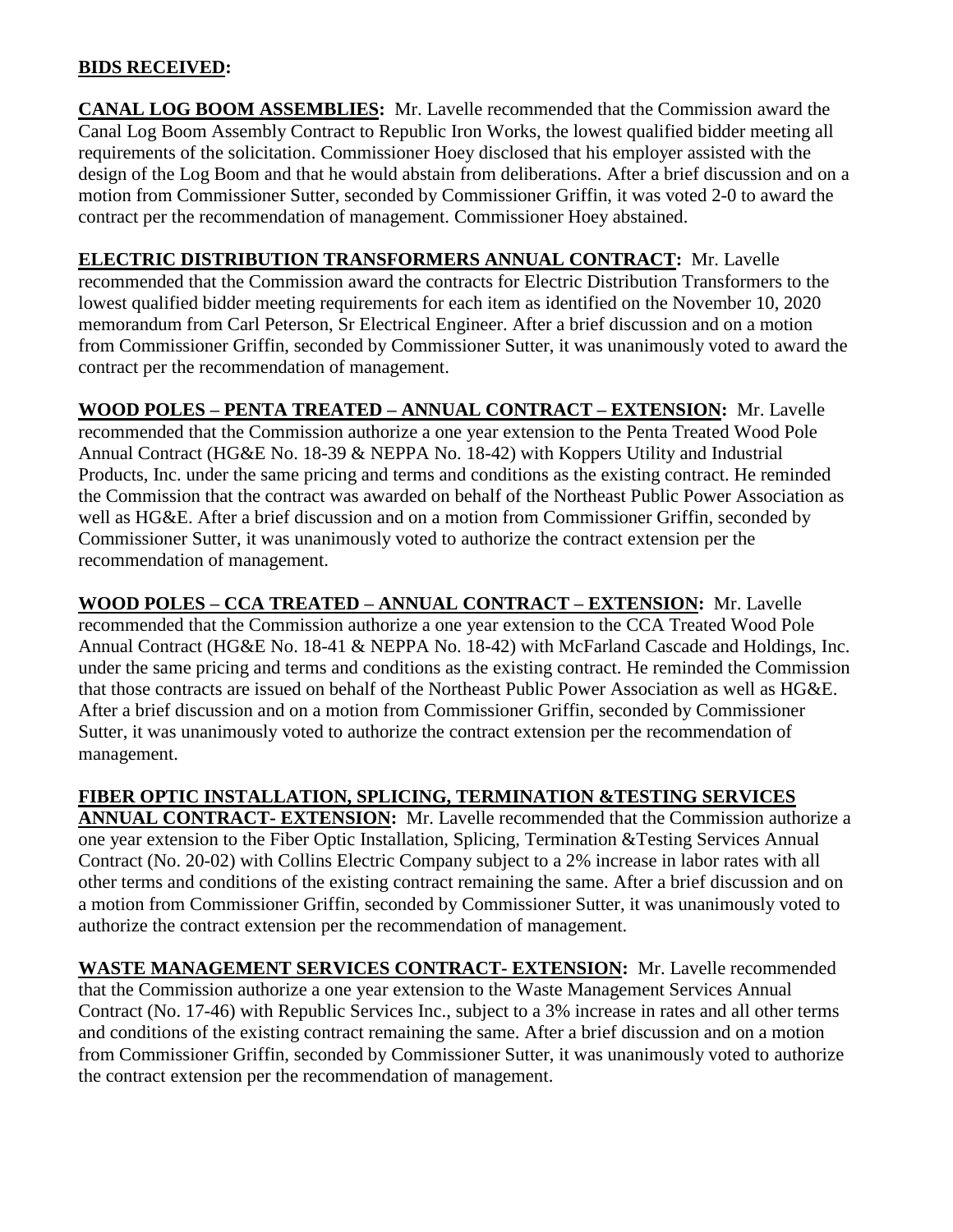## **HIGH ACCURACY WATTHOUR METERS ANNUAL CONTRACT - EXTENSION:** Mr.

Lavelle recommended that the Commission authorize a one year extension to the High Accuracy Watthour Meter Annual Contract (No. 18-32) with Schneider Electric, USA, with all rates and other terms and conditions of the existing contract remaining the same. After a brief discussion and on a motion from Commissioner Griffin, seconded by Commissioner Sutter, it was unanimously voted to authorize the contract extension per the recommendation of management.

# **OVERHEAD CRANES & HOISTS INSPECTIONS ANNUAL CONTRACT- EXTENSION:**

Mr. Lavelle recommended that the Commission authorize a one year extension to the Overhead Cranes and Hoists Inspections Annual Contract (No. 18-32) with Mass Crane & Hoist Services, Inc., with all rates and other terms and conditions of the existing contract remaining the same. After a brief discussion and on a motion from Commissioner Griffin, seconded by Commissioner Sutter, it was unanimously voted to authorize the contract extension per the recommendation of management.

**GAS CONSTRUCTION CONTRACTOR ANNUAL CONTRACT - EXTENSION:** Mr. Lavelle recommended that the Commission authorize a one year extension to the Gas Construction Contractor Annual Contract (No. 20-01) with Kudlic Brothers, Inc., subject to a 2% increase in all rates with all other terms and conditions of the existing contract remaining the same. After a brief discussion and on a motion from Commissioner Griffin, seconded by Commissioner Sutter, it was unanimously voted to authorize the contract extension per the recommendation of management.

# **GAS CONSTRUCTION CONTRACTOR ANNUAL CONTRACT – SECONDARY**

**CONTRACT EXTENSION:** Mr. Lavelle recommended that the Commission authorize a one year extension to the Gas Construction Contractor Secondary Annual Contract (No. 20-04) with R.H. White Construction Co., Inc., subject to a 3% increase in all rates with all other terms and conditions of the existing contract remaining the same. Commissioner Hoey disclosed that his employer has performed work for R.H. White in the past and stated that he would abstain from deliberations on the matter. After a brief discussion and on a motion from Commissioner Griffin, seconded by Commissioner Sutter, it was voted 2-0 to authorize the contract extension per the recommendation of management. Commissioner Hoey abstained.

**ELECTRIC METERS ANNUAL CONTRACT - EXTENSION:** Mr. Lavelle recommended that the Commission authorize a one year extension to the Electric Meters Annual Contract (No. 19-14) with AvCom, Inc., with all rates and other terms and conditions of the existing contract remaining the same. After a brief discussion and on a motion from Commissioner Griffin, seconded by Commissioner Sutter, it was unanimously voted to authorize the contract extension per the recommendation of management.

**GAS ROTARY METERS ANNUAL CONTRACT - EXTENSION:** Mr. Lavelle recommended that the Commission authorize a one year extension to the Gas Rotary Meters Annual Contract (No. 18-40) with Powell Controls Inc., with all rates and other terms and conditions of the existing contract remaining the same. After a brief discussion and on a motion from Commissioner Griffin, seconded by Commissioner Sutter, it was unanimously voted to authorize the contract extension per the recommendation of management.

**ROAD REPAIRS ANNUAL CONTRACT- EXTENSION:** Mr. Lavelle recommended that the Commission authorize a one year extension to the Road Repairs Annual Contract (No. 18-37) with JSC Construction, LLC, subject to a 3% increase in all rates with all other terms and conditions of the existing contract remaining the same. After a brief discussion and on a motion from Commissioner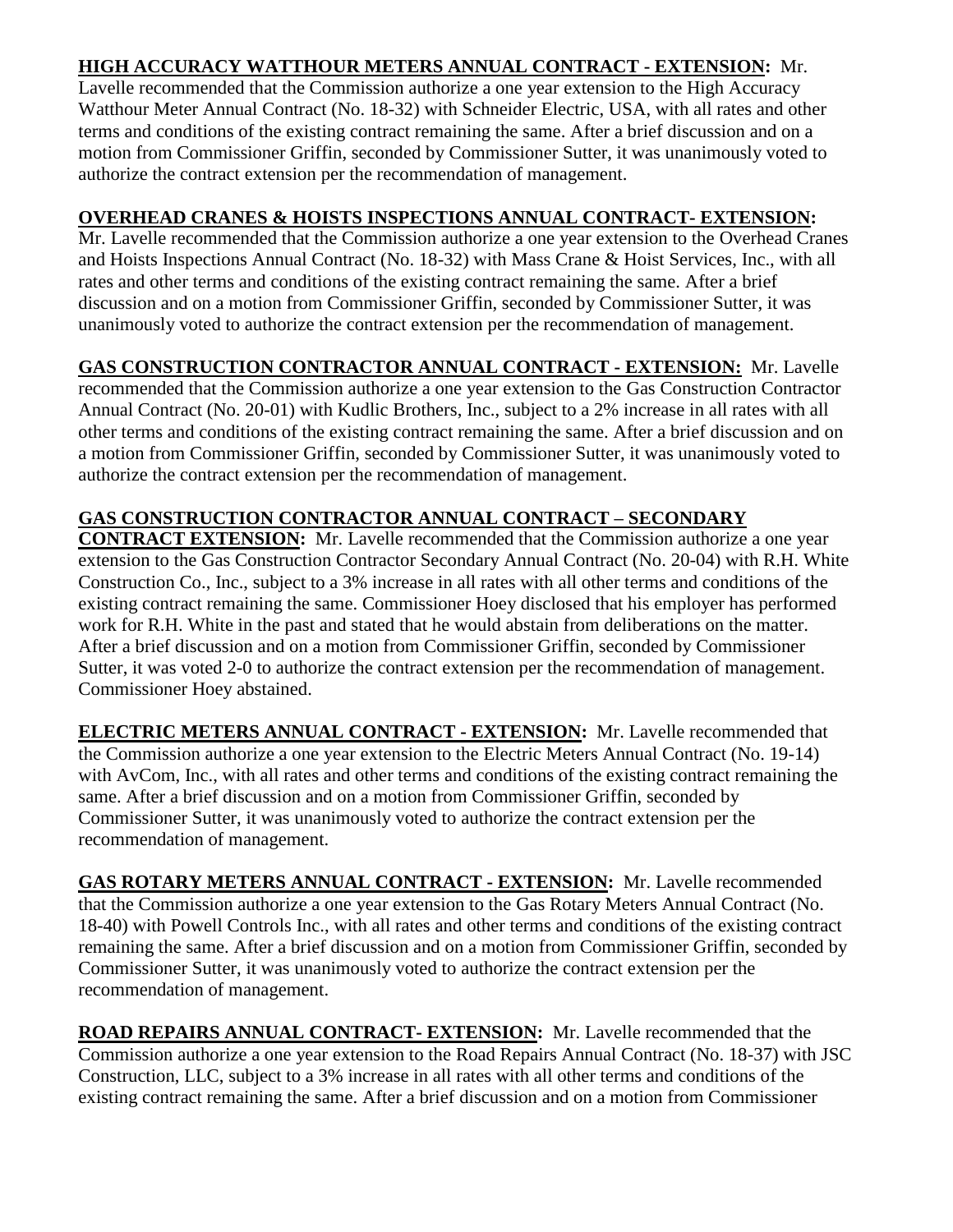Griffin, seconded by Commissioner Sutter, it was unanimously voted to authorize the contract extension per the recommendation of management.

**GENERAL CONTRACT WORK ANNUAL CONTRACT - EXTENSION:** Mr. Lavelle recommended that the Commission authorize a one year extension to the General Contract Work Annual Contract (No. 18-38) with JSC Construction, LLC, subject to a 3% increase in all rates with all other terms and conditions of the existing contract remaining the same. After a brief discussion and on a motion from Commissioner Griffin, seconded by Commissioner Sutter, it was unanimously voted to authorize the contract extension per the recommendation of management.

**GENERAL LIABILITY INSURANCE – RENEWAL PREMIUM:** Mr. Lavelle recommended that the Commission authorize the expenditure of \$37,706.06 for the renewal of the Department's general liability insurance through the Massachusetts Municipal Self-Insurance Trust for coverage during 2021. After a brief discussion and on a motion from Commissioner Griffin, seconded by Commissioner Sutter, it was unanimously voted to authorize the expenditure per the recommendation of management.

**CHECKPOINT HARDWARE & SOFTWARE SUPPORT:** Mr. Lavelle recommended that the Commission authorize the expenditure of \$192,164 for the purchase of additional hardware and required software support for the Checkpoint security system. Mr. Lavelle stated that the existing Checkpoint system is working well and requires annual maintenance and support services. He further stated that two additional hardware modules are required to add fault tolerance to the system, by enabling locating equipment in two separate locations and splitting the traffic between two appliances. He stated that the system performs web content filtering, anti-virus and malware scanning, intrusion protection, secure mobile and VPN connections and threat monitoring and reporting for all internet traffic. After a brief discussion and on a motion from Commissioner Griffin, seconded by Commissioner Sutter, it was unanimously voted to authorize the expenditure per the recommendation of management.

## **HYDRAULIC STRUCTURES' MAINTENANCE & REPAIRS ANNUAL CONTRACT -**

**EXTENSION:** Mr. Lavelle recommended that the Commission authorize a one year extension to the Hydraulic Structures Maintenance and Repairs Annual Contract (No. 18-35) with Gardner Construction & Industrial Services, Inc., subject to a 0% to 1.7% increase in labor rates with all other terms and conditions of the existing contract remaining the same. After a brief discussion and on a motion from Commissioner Griffin, seconded by Commissioner Sutter, it was unanimously voted to authorize the contract extension per the recommendation of management.

# **SOFTWARE & PROGRAM SERVICES - GAS ASSET DATABASE SOFTWARE UPGRADE:**

Mr. Lavelle recommended that the Commission authorize the expenditure of up to \$40,000 for the upgrade of the Gas asset Database software from Oracle. He stated that the current database software was originally purchased in 1997 and is no longer supported by Oracle. He also stated that the recommended upgrade is Oracle Database Standard Edition 2, with a supplemental suite of additional tools that will enhance the asset database management process. After a brief discussion and on a motion from Commissioner Griffin, seconded by Commissioner Sutter, it was unanimously voted to authorize the expenditure per the recommendation of management.

## **COMMUNICATIONS:**

11/13/20 – Draft Commission Meeting Minutes from 10/07/20 10/27/20 – JL/DD/Financial Statements, Balance Sheet September 2020